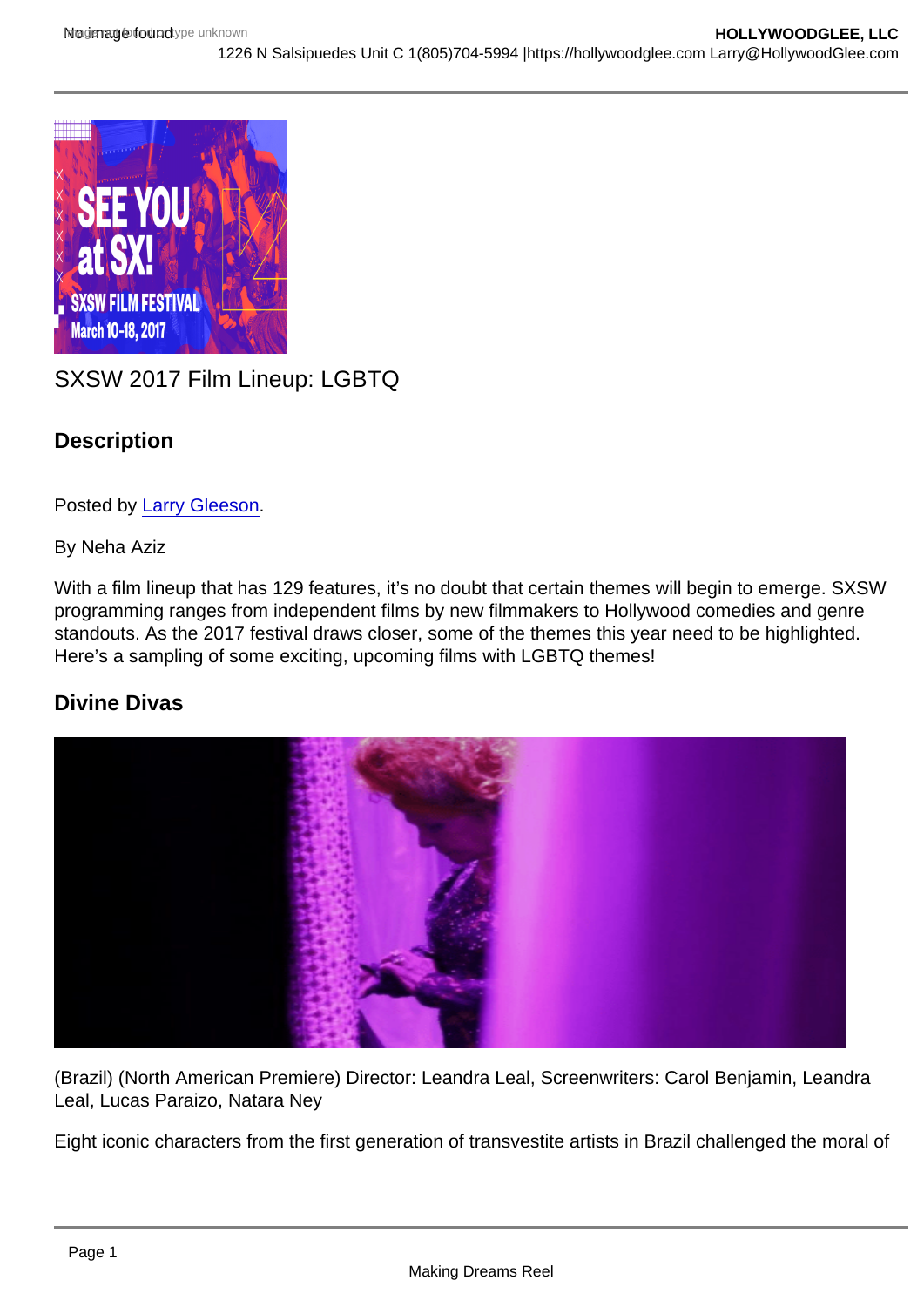a country at the height of a rigid military dictatorship, in the 1960s, when they used to perform a show called Divinas Divas. One of the first stages to feature men dressed as women was the Rival theatre, run by Americo Leal, the director's grandfather. Through archival footage and recent interviews, the documentary observes their 50-year careers on stage in different dimensions, leading us to understand these lives as a work of art, but also as a political act, struggling for human rights and individual freedoms in Brazil of yesterday and today.

## **Signature Move**



(World Premiere) Director: Jennifer Reeder, Screenwriters: Fawzia Mirza, Lisa Donato

A secret new romance with Alma forces Zaynab to confront her complicated relationship with her recently widowed mother. In this coming-of-age Muslim melodrama, Zaynab copes by taking up Luchastyle wrestling. Cast: Fawzia Mirza, Shabana Azmi, Sari Sanchez, Audrey Francis, Charin Alvarez, Mark Hood, Molly Brennan.

### **Todrick Hall: No Place Like Home**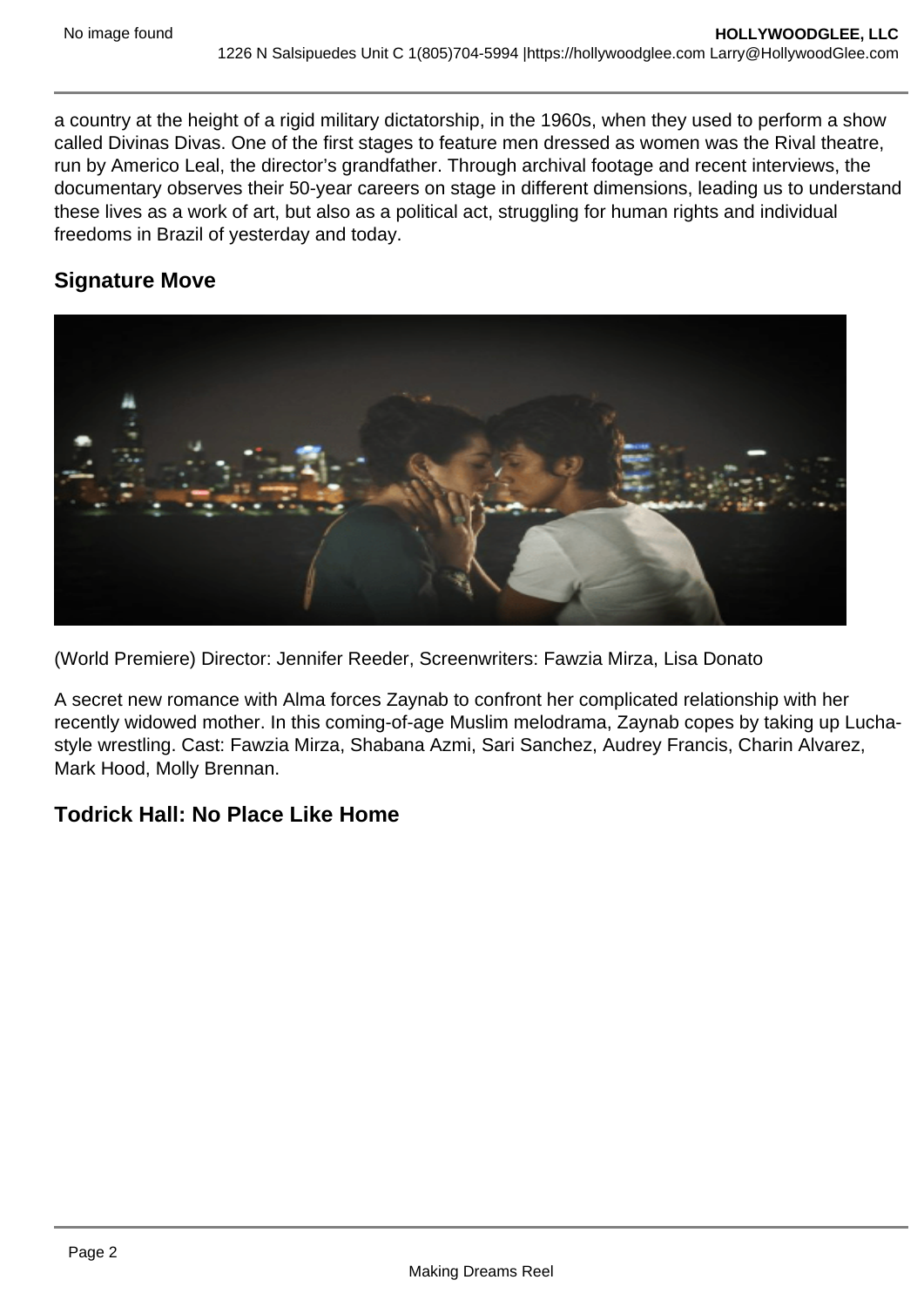

(World Premiere) Director: Katherine Fairfax Wright

After building an empire on YouTube, **Todrick Hall** leaps beyond his comfort zone and deep within his own backstory to create his most dazzling and vital work yet, but with only a few weeks and a few coins, will he crush it or will it crush him?

### **The Untold Tales of Armistead Maupin**



#### (World Premiere) Director: Jennifer M. Kroot

The Untold Tales of Armistead Maupin celebrates one of the world's most beloved storytellers, following his evolution from a conservative son of the Old South into a gay rights pioneer whose novels inspired millions to reclaim their lives.